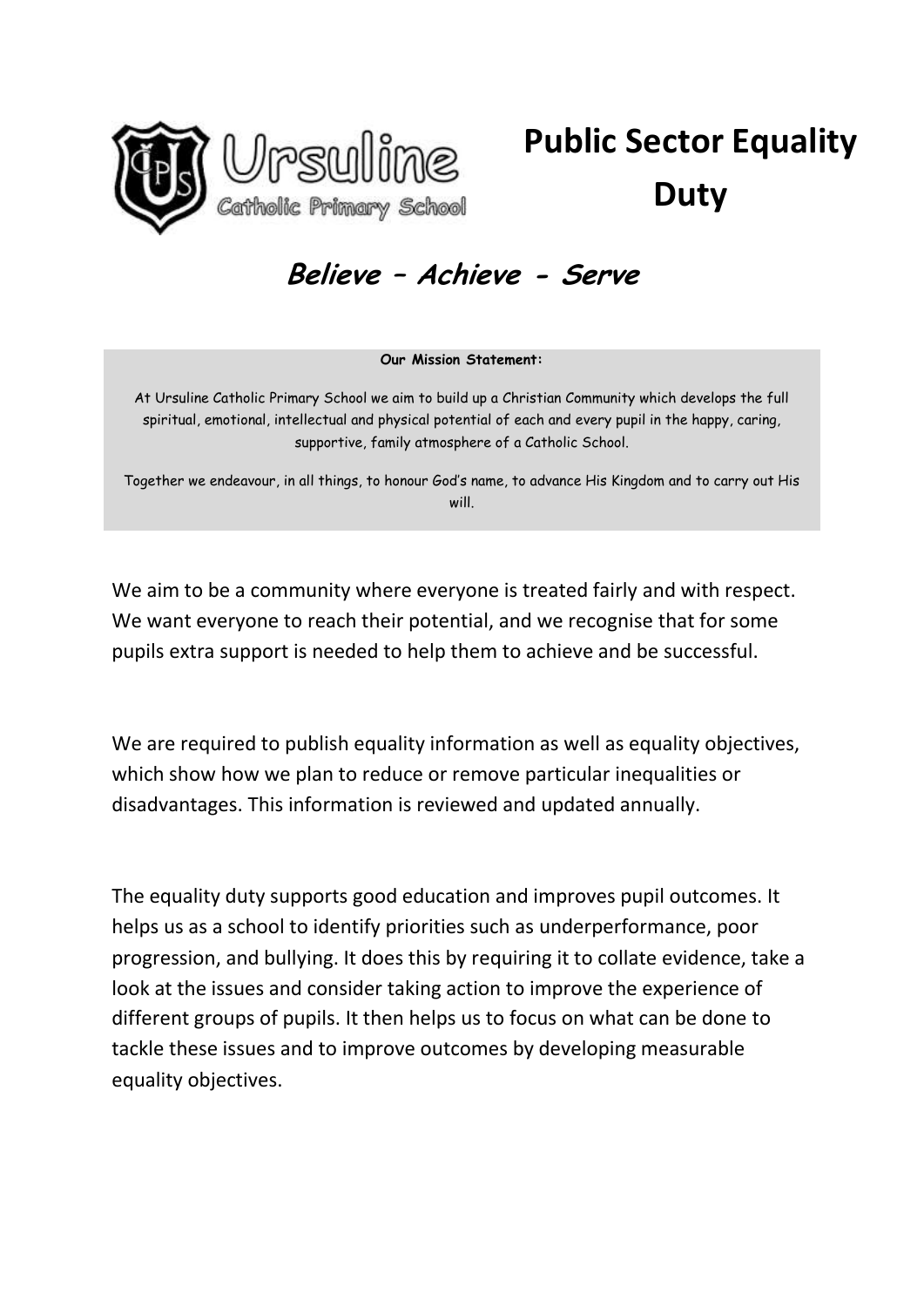**Our school is committed to equality both as an employer and a serviceprovider and we carry out our day to day work through our embedded values:**

1. We try to ensure that everyone is treated fairly and with respect.

2. We want to make sure that our school is a safe, secure and stimulating place for everyone.

3. We recognise that people have different needs, and we understand that treating people equally does not always involve treating them all exactly the same.

4. We recognise that for some pupils extra support is needed to help them to achieve and be successful.

5. We try to make sure that people from different groups are consulted and involved in our decisions, for example through talking to pupils and parents/carers, and through our school staff and pupil leaders.

6. We aim to make sure that no-one experiences harassment, less favourable treatment or discrimination because of their age; any disability they may have; their ethnicity, colour or national origin; their gender; their gender identity or reassignment; their marital or civil partnership status; being pregnant or having recently had a baby; their religion or beliefs; their sexual identity and orientation.

We welcome our general duty under the Equality Act 2010 to eliminate discrimination, to advance equality of opportunity and to foster good relations, and our specific duties to publish information every year about our school population; to explain how we have due regard for equality; and to publish equality objectives which show how we plan to tackle particular inequalities, and reduce or remove them.

We also welcome our duty under the Education and Inspections Act 2006 to promote community cohesion.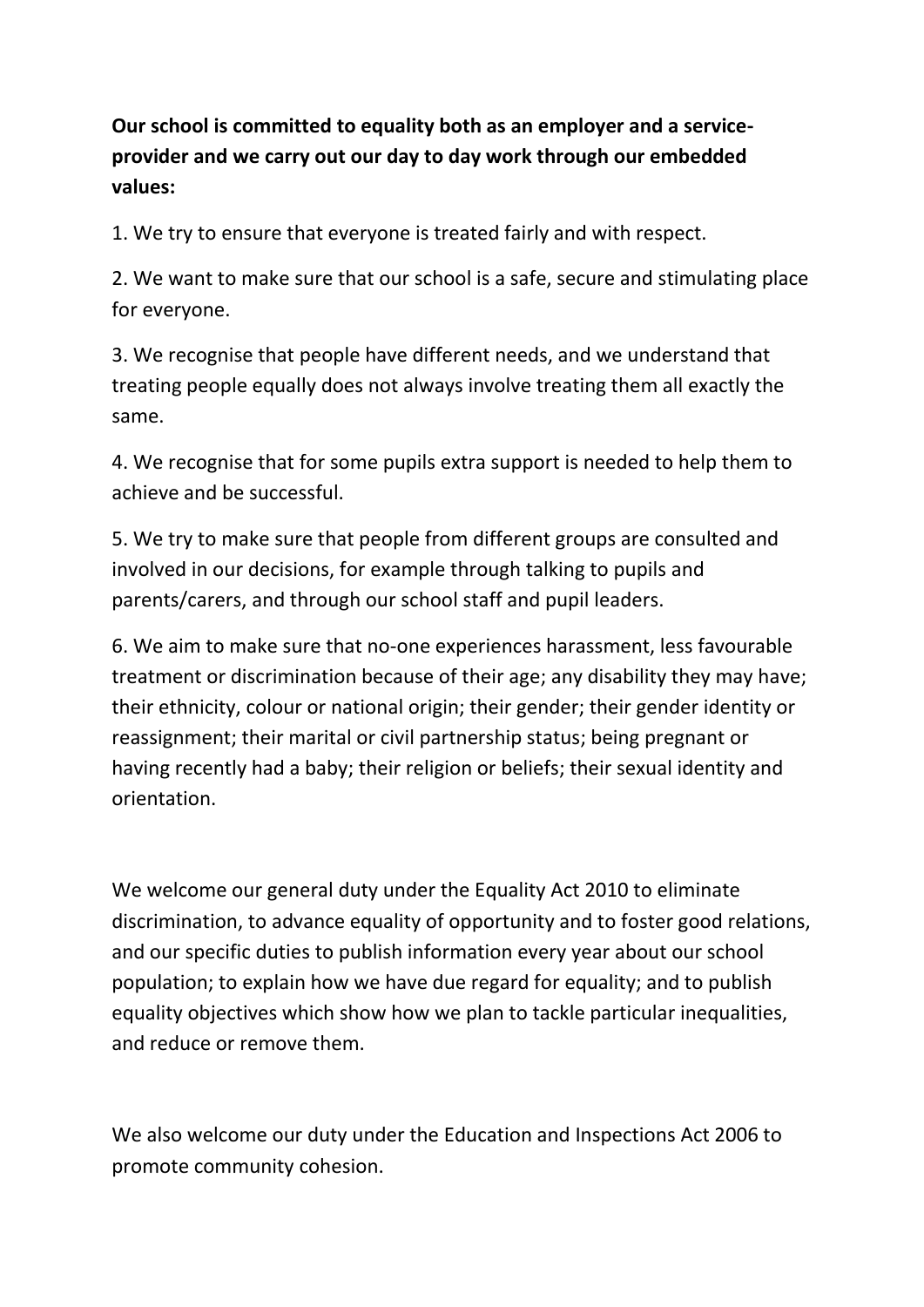We welcome the emphasis in the Ofsted inspection framework on the importance of narrowing gaps in achievement which affect, amongst others:

1. Pupils from certain cultural and ethnic backgrounds

2. Pupils who belong to low-income households and pupils known to be eligible for free school meals

3. Pupils who are disabled, or who are in the process of being diagnosed as disabled

4. Pupils who have special educational needs

5. Boys in certain subjects, and girls in certain other subjects.

6. Vulnerable Pupils, where home circumstances are known or believed to be unsettled in some way, causing some level of concern.

The Equality Act 2010 requires us to publish information that demonstrates that we have due regard for the need to:

1. Eliminate unlawful discrimination, harassment, victimisation and any other conduct prohibited by the Equality Act 2010

2. Advance equality of opportunity between people who share a protected characteristic and people who do not share it

3. Foster good relations between people who share a protected characteristic and people who do not share it.

At Ursuline Catholic Primary School we have rigorous systems for monitoring standards and challenging any underperformance; our responsibility in this equality duty is scheduled as part of this rigorous process.

There are pupils at our school with different types of disabilities and these include: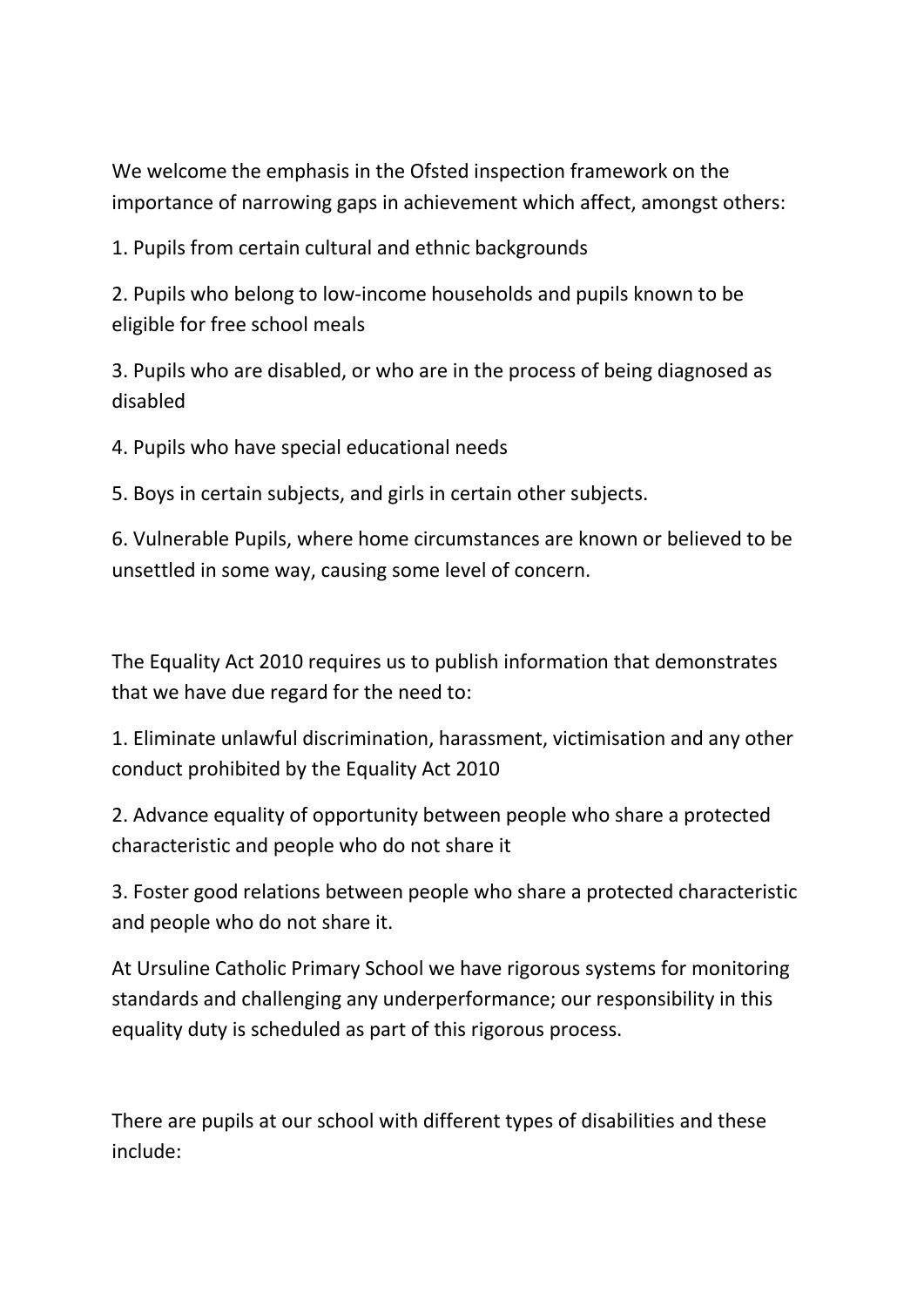- 1. Asthma & Eczema
- 2. Physical Disability
- 3. Attention Deficit Disorder
- 4. Autism
- 5. Global Learning delay
- 6. Diabetes

### **Disability**

The Equality Act defines disability as when a person has a 'physical or mental impairment which has a substantial and long term adverse effect on that person's ability to carry out normal day to day activities.'

1. We are aware of the requirements of the Equality Act 2010 that it is unlawful to discriminate, treat some people less fairly or put them at a disadvantage.

2. Where applicable our policies make explicit that we aim to give careful consideration to equality issues and as policies are reviewed in line with the monitoring cycle they will be edited to reflect this requirement

3. We try to keep an accurate record, when possible and appropriate, of the protected characteristics of our pupils and employees at whole school and year group levels

4. We analyse our data to ensure we act upon any concerns in relation to the protected groups and this is reported termly to Governors through what we call the "Executive Summary"

5. We record any racist or homophobic incidents and act upon any concerns and report this to the Governing body on a termly basis

6. The Leadership Team of the school is concerned with closing gaps, this is reflected in the school's values.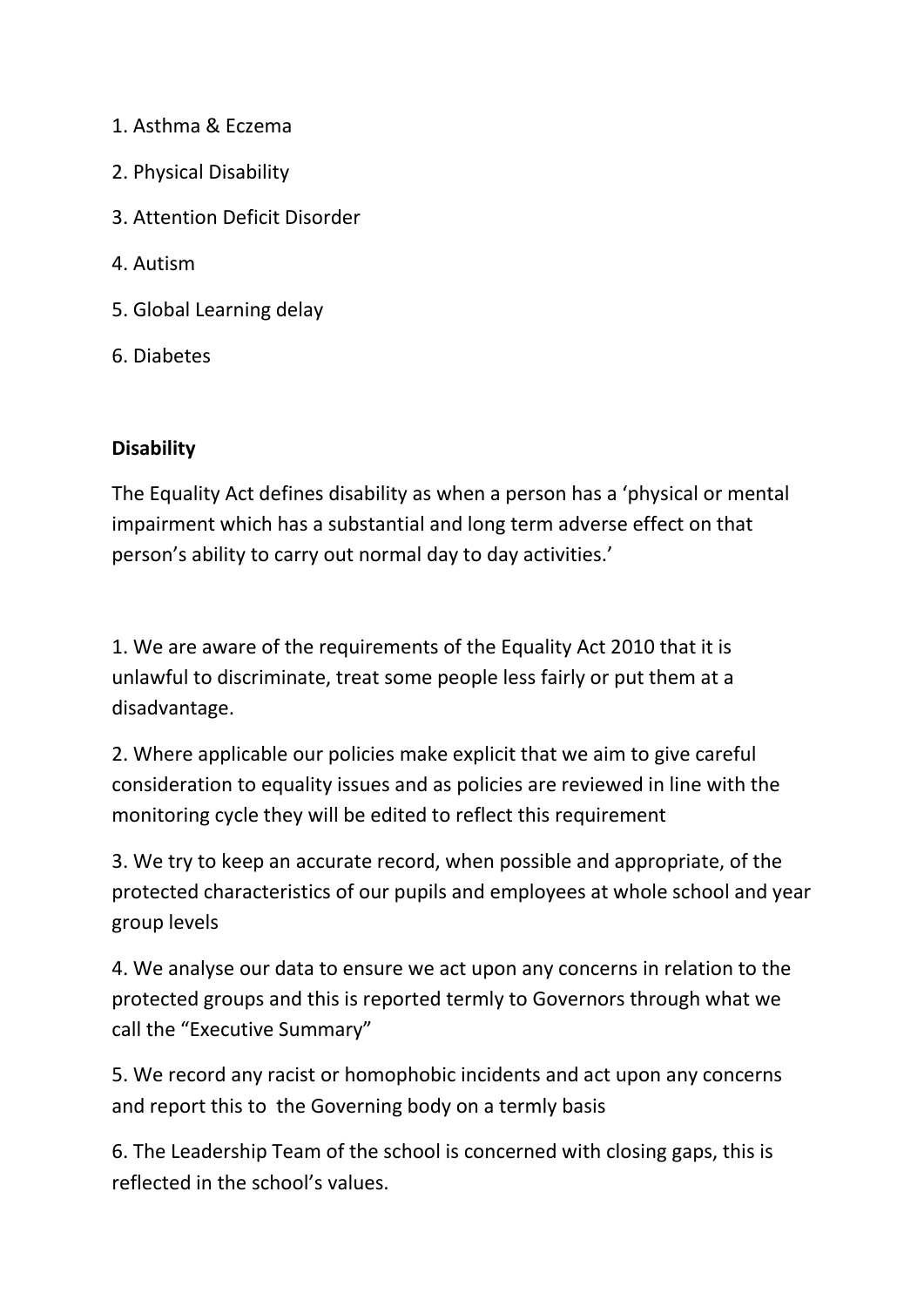7. We give due regard for equality issues in decisions and changes we make.

8. We deal promptly and effectively with all incidents and complaints of bullying and harassment that may include cyber-bullying and prejudice-based bullying related to disability or special educational need, ethnicity and race, gender, gender reassignment, pregnancy or maternity, religion and belief and sexual orientation. We keep a record of all such incidents and notify those affected of what action we have taken and importantly monitor the impact our provision has had.

9. We provide training to all staff in relation to dealing with bullying and harassment incidents.

10. We have a special educational needs policy that outlines the provision the school makes for pupils with special educational needs.

Under the Equality Act 2010, we are also required to have due regard to the need to advance equality of opportunity and foster good relations. This includes steps we are taking to tackle disadvantages and meet the needs of particular individuals and groups of pupils.

Disability: We are committed to working for the equality of people with & without disabilities:

- We provide good quality training for our staff on inclusion.
- When required we gain external advice and support for many different professionals
- We promote positive links with our parents.
- Specific targeted support where appropriate.
- Annual reviews
- Liaising and working in partnership with a number of professional organisations.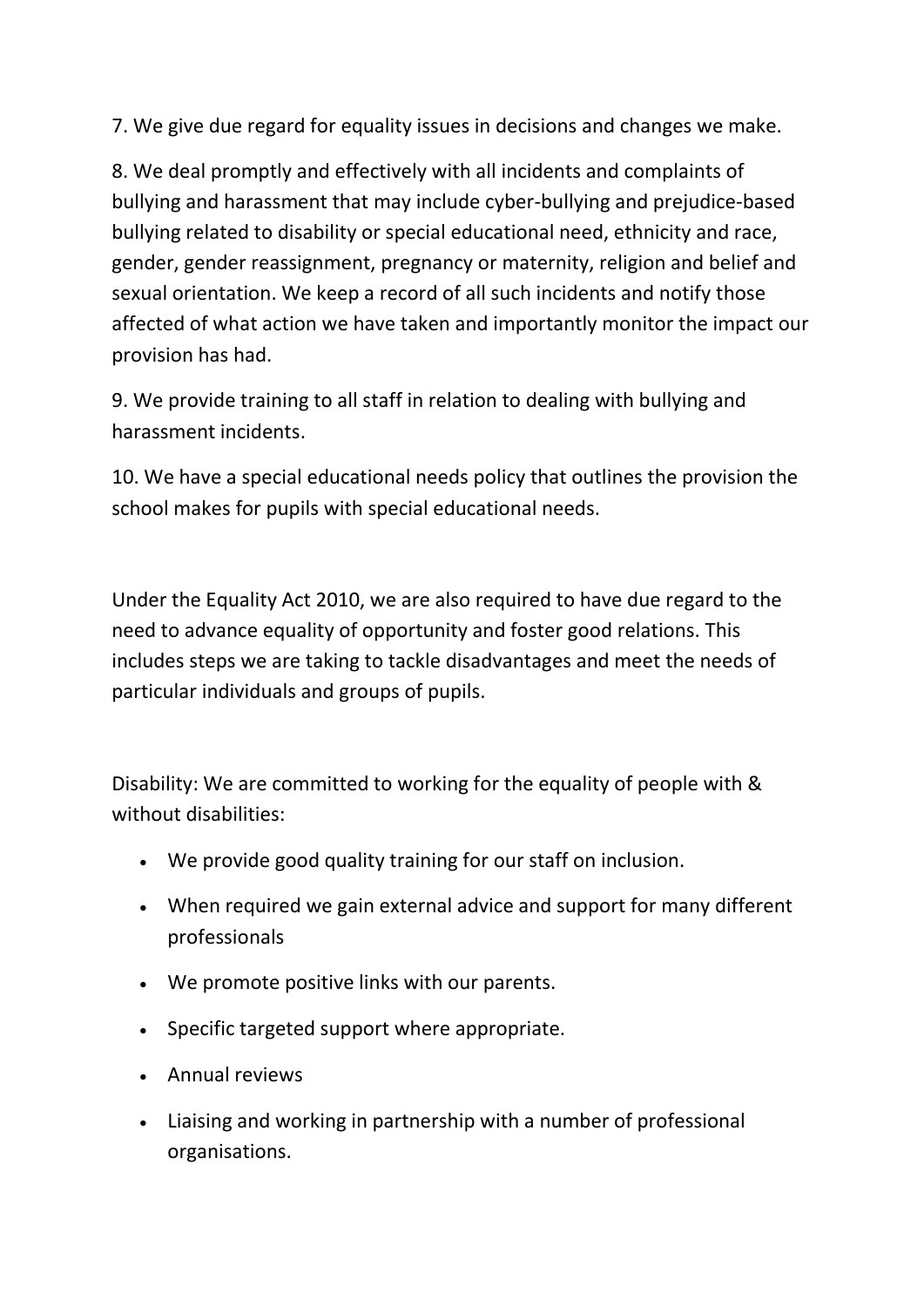- A wide range of resources stored in an easily accessible central location
- Our school admissions criteria which welcomes all pupils.
- We work with local nurseries ensuring transfer into Reception is effective & as smooth as possible
- We enable all pupils to learn about the experiences of disabled people and the discriminatory attitudes they often experience.
- We ensure that the curriculum and resources we use have positive images of disabled people.
- Children experience a positive start. Parents are kept well informed.
- Effective, positive relationships with parents, school and home working in partnership to support the child.
- **Effective inclusion of children with disabilities.**
- Pupil voice shows that our children with additional needs are happy in school
- $\bullet$

#### **Ursuline Catholic Primary: Public Sector Equality Duty Statement**

This information describes how the Governing Body of Ursuline Catholic Primary School intends to fulfill its responsibilities under the Public Sector Equality Duty with regard to its workforce. The Equality Objectives is also part of the School Development Plan.

#### **We will have due regard to the need to:**

- Eliminate unlawful discrimination, harassment, victimisation and any other conduct prohibited by the Equality Act
- Advance equality of opportunity between people who share a protected characteristic and people who do not share it; and foster good relations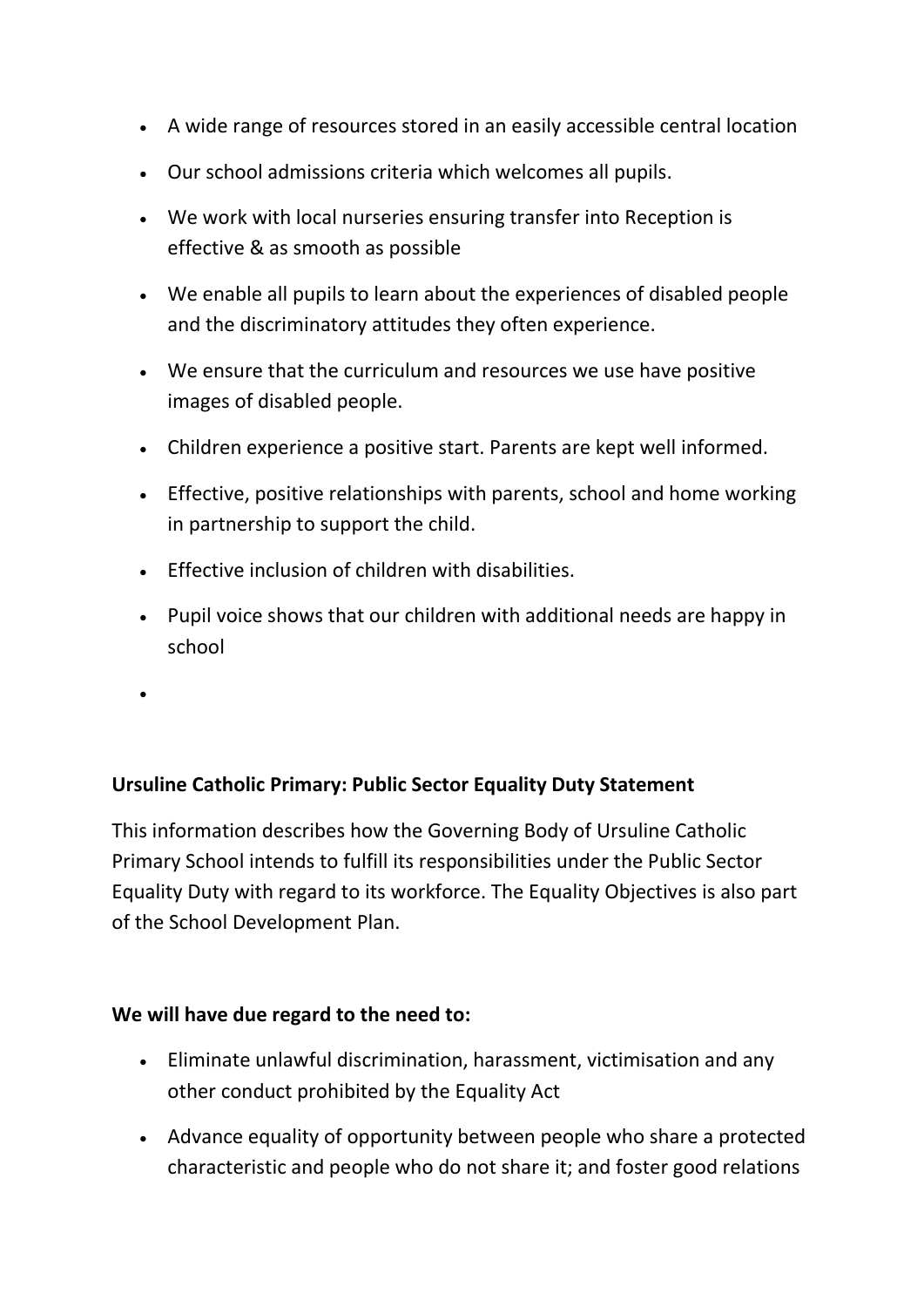between people who share a protected characteristic and those who do not share it.

#### **We will collect and use equality information to help us to:**

- Identify key issues Understand the impact of our policies, practices and decisions on people with different protected characteristics, and thereby plan them more effectively;
- Assess whether you are discriminating unlawfully when carrying out any of our functions.
- Identify what the key equality issues are for our organisation.
- Assess performance
- Benchmark our performance and processes against those of similar organisations, nationally or locally.
- Take action
- Consider taking steps to meet the needs of staff who share relevant protected characteristics;
- Identify if there are any actions we can take to avoid discrimination and harassment, advance equality of opportunity or foster good relations;
- Make informed decisions about policies and practices which are based on evidence about the impact of our activities on equality
- Develop equality objectives to meet the specific duties;
- Have due regard to the aims of the general equality duty by ensuring that staff have appropriate information for decision-making.

#### **Publication of Equality Information**

We will collect and use enough workforce information to effectively meet the general equality duty. Where relevant and proportionate we will publish on